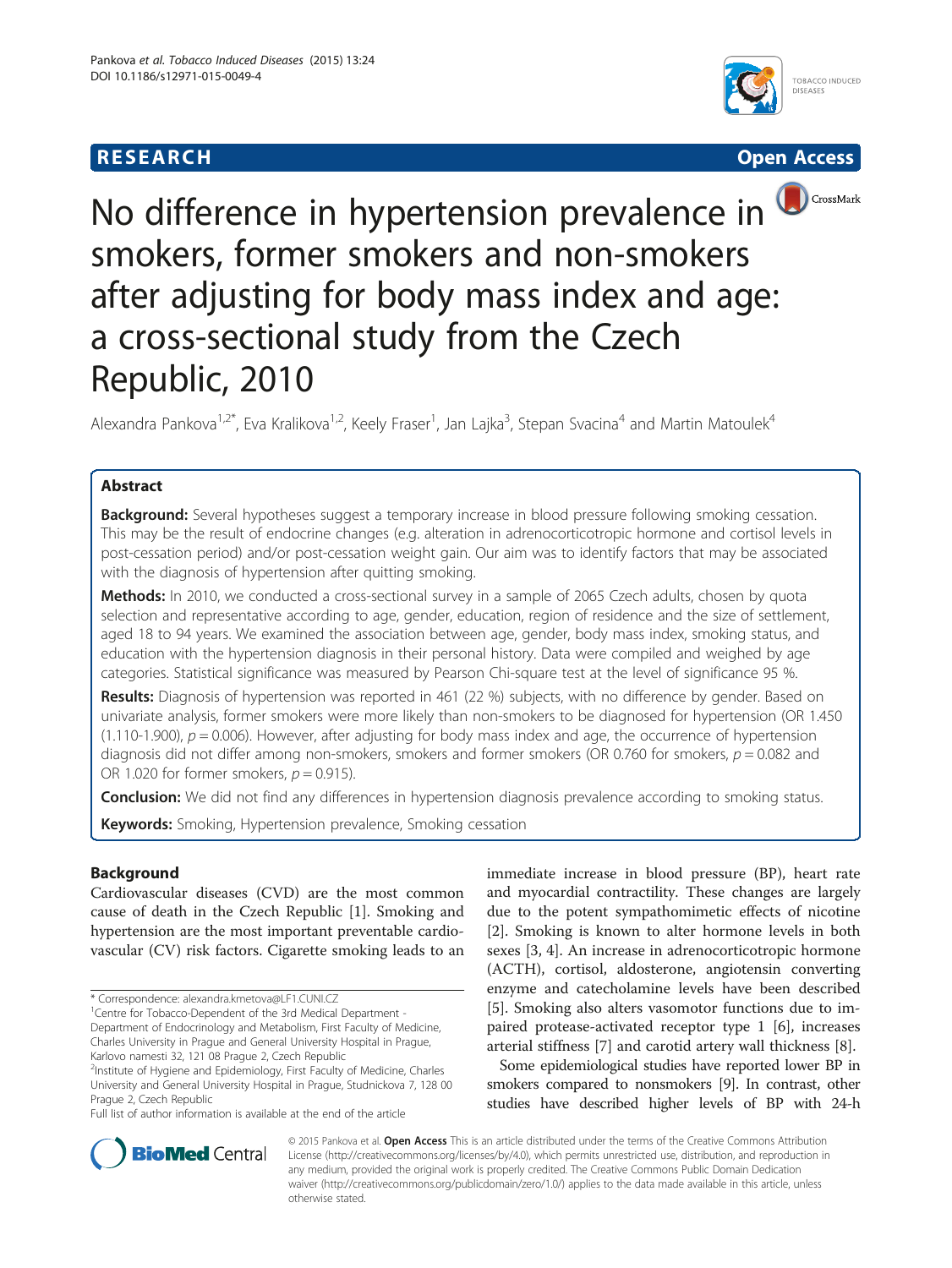ambulatory blood pressure monitoring (ABPM) in smokers, compared to non-smokers. Although, BP levels measured in the doctors'office are almost the same [\[10](#page-5-0)–[12\]](#page-5-0).

There is conflicting evidence about the prevalence of hypertension among former smokers. Some studies reported an increase in blood pressure following smoking cessation [[13](#page-5-0)–[17](#page-5-0)], and others reporting no increase [[18](#page-5-0), [19](#page-5-0)] or even early reduction in blood pressure on cessation [[20](#page-5-0)–[22](#page-5-0)]. Various hypotheses including weight gain following smoking cessation and increased stress as a consequence of smoking cessation are provided as reasons for the observed increase in blood pressure after smoking cessation.

Our aim was to confirm or refute the hypothesis, that smoking cessation is associated with higher prevalence of hypertension diagnosis in personal history after adjusting for body mass index and age.

## Methods

In 2010, we conducted a cross-sectional survey in a sample of 2065 Czech adults aged 18 to 94 years. Data were collected as a part of a larger study titled "Live Healthy" aimed to examine the impact of dietary and exercise habits on overweight, obesity and related quality of life. Respondents were selected from a database of insured persons in the General Healthcare Insurance Company and were contacted via regular mail. The sample was collected by quota selection and is representative according to age, gender, education, region of residence and the size of settlement. Anyone 18 years or older who consented to participate in the project was eligible to participate. Data were collected in a 30–40 min, 68-item self-administered paper-pencil questionnaire handled by a trained interviewer. The response rate was not recorded. A copy of the questionnaire is available from the authors upon request. All the procedures were done in accordance with the Declaration of Helsinki (2000) of the World Medical Association.

## Study variables

We collected sociodemographic data including; age, gender, highest level of education achieved (basic = primary school or vocational education = apprenticeship certificate, without A level), vocational education with A level (=apprenticeship certificate + A level), A level versus university education), region of residence, the size of settlement, as well as a selfreported diagnosis of hypertension (i.e. diagnosed by physician according to ICD-10 [\[23\]](#page-5-0)) and self-reported smoking status. Participants were divided into 3 groups according to smoking status: smokers (smoking currently at least 1 cigarette per day at the time of the survey), former smokers (used to smoke but had not smoked during the last month) and non-smokers (not smoking currently and had not smoked 100 or more cigarettes during their lifetime). Height was measured by sartorial tape (measuring tape),

shoes off, after/prior to interview. Weight was measured on calibrated scale, light clothes, shoes off, prior/ after to interview. For further analyses, subjects were divided into 4 categories according to age: 18–29, 30– 44, 45–59 and 60+ and into 4 categories according to BMI (body mass index, kg/m−<sup>2</sup> ): underweight (<18.500), normal weight (18.500–24.999), overweight (25.000– 29.999) and obese (30.000 and more), which were merged into 2 categories (underweight + normal weight) when using logical regression (overweight + obese).

## Statistical analyses

Descriptive statistics were computed for the entire sample and then for males and females, separately, as well as for non-smoker, smokers and former smokers, separately. Data were compiled and weighed by age categories. Statistical significance was measured by Pearson Chi-square test at the level of significance 95 % ( $p = 0.050$ ). For further statistical analysis univariate logistic regression was used to assess the risk of hypertension associated with smoking status, gender, age category, BMI category and education. Multivariable logistic regression considers theses variables simultaneously to assess the effect of smoking status on hypertension. Two models were used: model with adjustment all mentioned variables and model with adjustment only for BMI category. Software IBM SPSS statistics 21 was used for analysis. For all analysis  $p = 0.050$  was considered statistically significant.

## Results

The questionnaire was completed by 2065 individuals, 49 % male. The mean age was  $46.600 \pm 17.700$  (range 18–94). The mean age for males was  $45.400 \pm 17.300$  years (range, 18–88 years) and  $47.800 \pm 18.000$  years for females (range 18–94 years). In the sample, 461 (22 %) subjects reported the diagnosis of hypertension. The prevalence of the diagnosis of hypertension did not differ by gender ( $p = 0.341$ ).

The majority of the sample, 1155 (56 %) were nonsmokers, 562 (27 %) current smokers, and 348 (17 %) former smokers. The prevalence of smoking was higher among males than females ( $p < 0.001$ ), see Table [1](#page-2-0) for a summary of sociodemographic characteristics of the sample.

Smokers were found to have lower levels of education than non-smokers ( $p = 0.024$ ). We did not find significant differences in university graduation level among smokers and non-smokers. Non-smokers weighed less compared to former smokers and smokers  $(p < 0.001)$ . 237 (68.1 %) former smokers were either overweight or obese compared to 296 (52.7 %) smokers and 605 (52.5 %) non-smokers. Former smokers tended to be older than non-smokers and smokers  $(p < 0.001)$  (Table [1\)](#page-2-0).

Based on univariate analysis (Table [2](#page-3-0)), the prevalence of the diagnosis of hypertension was significantly associated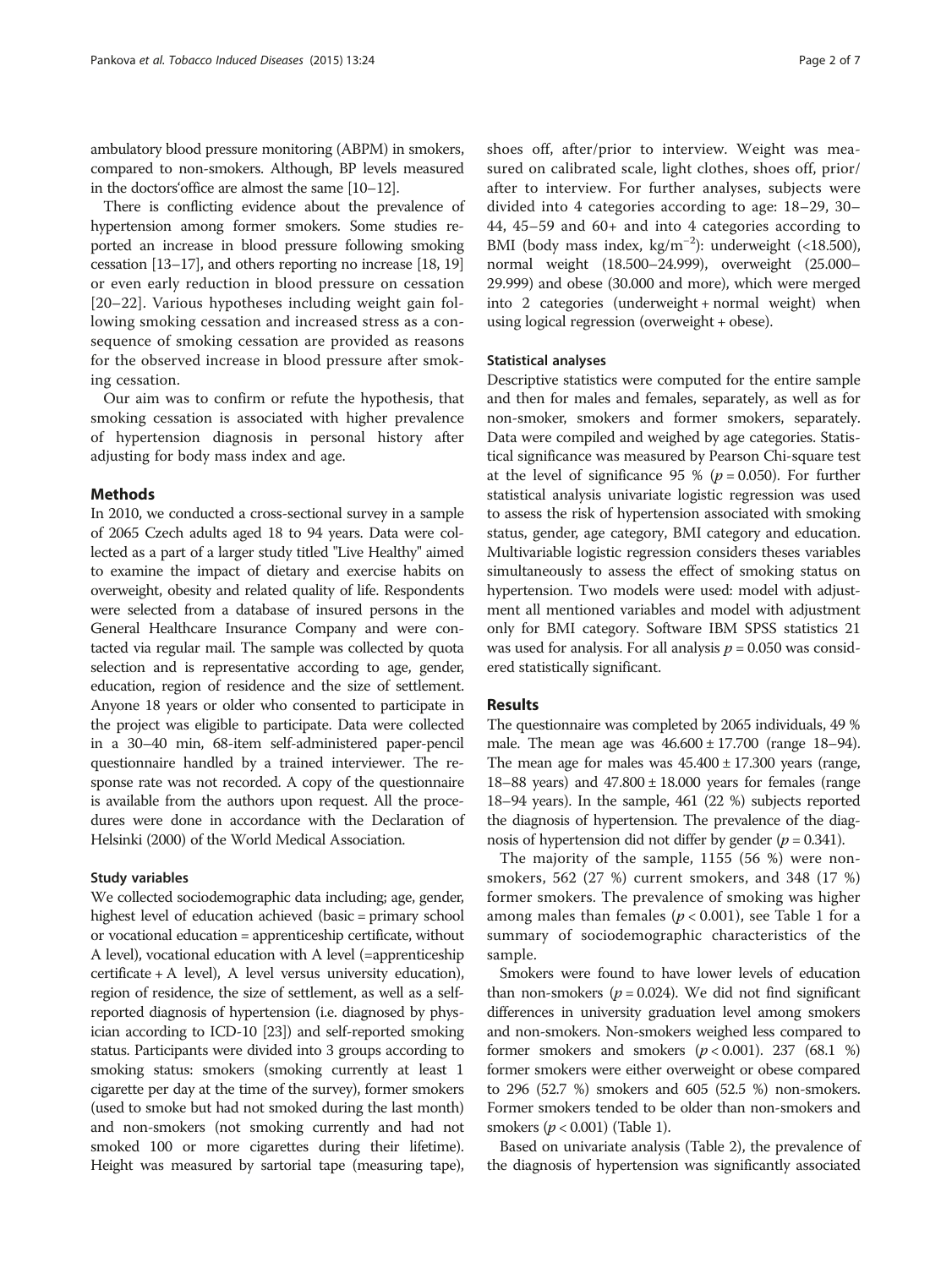| Characteristic             |                               | Total                              | Males                              | Females                            | Non-smokers    | Smokers        | Former smokers        |  |
|----------------------------|-------------------------------|------------------------------------|------------------------------------|------------------------------------|----------------|----------------|-----------------------|--|
|                            |                               | (mean age 46.600 yrs<br>SD 17.700) | (mean age 45.400 yrs<br>SD 17.300) | (mean age 47.800 yrs<br>SD 18.000) |                |                |                       |  |
| Number of subjects         |                               | 2065                               | 1014                               | 1051                               | 1155           | 562            | 348                   |  |
|                            |                               | N(%)                               | N(%                                | N(% )                              | N(%)           | N(%)           | N(%)                  |  |
| Age, years                 | 18-29 yrs.                    | 430 (20.800)                       | 226 (22.300)                       | 204 (19.400)                       | 263 (22.800)** | 127 (22.600)   | 40 (11.500)           |  |
|                            | 30-44 yrs.                    | 557 (27.000)                       | 284 (28.000)                       | 273 (26.000)                       | 317 (27.500)   | 169 (30.100)   | 71 (20.400)**         |  |
|                            | 45-59 yrs.                    | 546 (26.400)                       | 268 (26.400)                       | 278 (26.500)                       | 251 (21.700)   | 178 (31.700)** | 117 (33.600)**        |  |
|                            | $\geq 60$ yrs.                | 532 (25.800)                       | 236 (23.300)                       | 296 (28.200)                       | 324 (28.100)** | 88 (15.500)    | 120 (34.500)**        |  |
| Highest education achieved | Without A-level               | 1203 (58.300)                      | 611 (60.200)                       | 592 (56.300)                       | 645 (55.900)   | 361 (64.200)** | 197 (56.600)          |  |
|                            | With A-level                  | 652 (31.600)                       | 293 (28.900)                       | 359 (34.200)**                     | 385 (33.300)** | 156 (27.800)   | 110 (31.900)          |  |
|                            | University                    | 203 (9.800)                        | 107 (10.600)                       | 96 (9.100)                         | 119 (10.300)   | 45 (8.000)     | 39 (11.200)           |  |
|                            | N/A                           | 7(0.300)                           | 3(0.300)                           | 4(0.400)                           | 6(0.500)       | 0(0.000)       | 1(0.300)              |  |
| BMI category (kg/m-2)      | Underweight (<18.500)         | 40 (1.900)                         | 7(0.700)                           | 33 (3.100)**                       | 29 (2.500)**   | 8 (1.400)      | 3(0.900)              |  |
|                            | Normal weight (18.500-24.999) | 886 (43.000)                       | 385 (38.000)                       | 501 (47.700)**                     | 520 (45.100)** | 258 (45.900)   | 108 (31.000)          |  |
|                            | Overweight (25.000-29.999)    | 701 (33.900)                       | 406 (40.000)**                     | 295 (28.100)                       | 378 (32.700)   | 183 (32.600)   | 140 (40.200)**        |  |
|                            | Obese (≥30.000)               | 438 (21.200)                       | 216 (21.300)                       | 222 (21.100)                       | 227 (19.700)   | 113 (20.100)   | 97 (27.900)**         |  |
| Blood pressure             | Yes                           | 461 (22.300)                       | 217 (21.400)                       | 244 (23.200)                       | 266 (23.000)   | 90 (16.000)**  | 105 (30.200)          |  |
|                            | No                            | 1604 (77.700)                      | 797 (78.600)                       | 807 (76.800)                       | 888 (76.900)   | 474 (84.200)   | 242 (69.500)          |  |
| Smoking status             | Non-smoker                    | 1155 (55.900)                      | 475 (46.800)                       | 680 (64.700)**                     | Χ              | $\times$       | $\mathsf X$           |  |
|                            | Smoker                        | 562 (27.200)                       | 335 (33.200)**                     | 227 (21.500)                       | Χ              | X              | $\mathsf X$           |  |
|                            | Former smoker                 | 348 (16.900)                       | 203 (20.000)**                     | 145 (13.800)                       | Χ              | $\times$       | $\boldsymbol{\times}$ |  |

<span id="page-2-0"></span>

|  |  |  |  |  | Table 1 Selected sociodemographic characteristics by gender and smoking status |
|--|--|--|--|--|--------------------------------------------------------------------------------|
|--|--|--|--|--|--------------------------------------------------------------------------------|

Statistical significance was measured by Pearson Chi-square test at the level of significance 95 % ( $p = 0.050$ ) \*\*significantly higher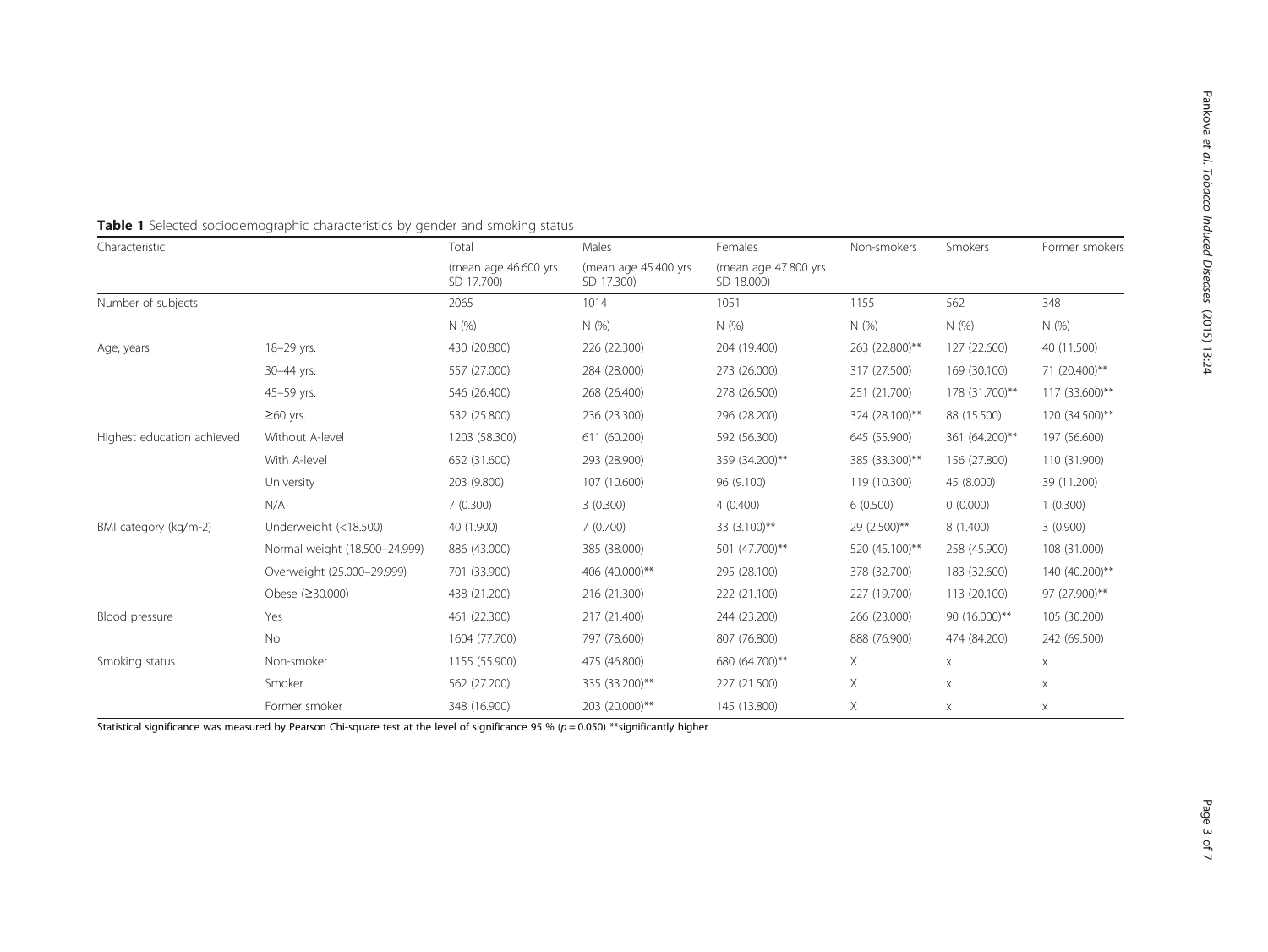| Variables                                              | Univariate analyis      |            | Multivariate analysis        |                          |  |  |  |
|--------------------------------------------------------|-------------------------|------------|------------------------------|--------------------------|--|--|--|
|                                                        | $(N = 2065, *N = 2057)$ |            | $(N = 2057)$                 |                          |  |  |  |
|                                                        | OR (95 % CI)**          | $p$ value" | OR (95 % CI) <sup>**</sup>   | $p$ value <sup>**</sup>  |  |  |  |
| Smoking status                                         |                         |            |                              |                          |  |  |  |
| Non-smoker                                             | Reference               |            | Reference                    | $\overline{a}$           |  |  |  |
| Smoker                                                 | $0.620(0.480 - 0.810)$  | < 0.001    | $0.760(0.560 - 1.040)$       | 0.082                    |  |  |  |
| Former smoker                                          | 1.452 (1.110-1.900)     | < 0.006    | 1.020 (0.740-1.390)          | 0.915                    |  |  |  |
| Gender                                                 |                         |            |                              |                          |  |  |  |
| Male                                                   | Reference               |            | Reference                    |                          |  |  |  |
| Female                                                 | 1.110 (0.900-1.370)     | 0.322      | 1.040 (0.810-1.340)          | 0.757                    |  |  |  |
| Age category                                           |                         |            |                              |                          |  |  |  |
| 18-29 yrs.                                             | Reference               |            | Reference                    | $\overline{\phantom{a}}$ |  |  |  |
| 30-44 yrs.                                             | 1.470 (0.790-2.730)     | 0.222      | 1.120 (0.600-2.090)          | 0.728                    |  |  |  |
| 45-59 yrs.                                             | 8.810 (5.170-15.030)    | < 0.001    | 5.770 (3.340-9.960)          | < 0.001                  |  |  |  |
| 60 and more yrs.                                       | 27.490 (16.250-46.520)  | < 0.001    | 17.400 (10.160-29.790)       | < 0.001                  |  |  |  |
| <b>BMI</b> category                                    |                         |            |                              |                          |  |  |  |
| Normal weight + underweight                            | Reference               |            | Reference                    | $\overline{\phantom{0}}$ |  |  |  |
| Overweight + Obese                                     | 5.350 (4.130-6.950)     | < 0.001    | 3.550 (2.660-4.730)          | < 0.001                  |  |  |  |
| Education*                                             |                         |            |                              |                          |  |  |  |
| Basic school + vocational education (=missing A level) | Reference               |            | Reference                    | L                        |  |  |  |
| A-level                                                | $0.680(0.540 - 0.860)$  | < 0.001    | $0.900(0.680 - 1.180)$       | 0.430                    |  |  |  |
| University                                             | 0.730 (0.500-1.060)     | 0.094      | 0.870 (0.560-1.340)<br>0.518 |                          |  |  |  |

<span id="page-3-0"></span>

|  |  |  |  |  |  |  | <b>Table 2</b> Odds ratio for hypertension among subgroups by smoking status, gender, age, body mass index and education |  |  |  |  |  |  |  |  |  |  |  |  |  |  |
|--|--|--|--|--|--|--|--------------------------------------------------------------------------------------------------------------------------|--|--|--|--|--|--|--|--|--|--|--|--|--|--|
|--|--|--|--|--|--|--|--------------------------------------------------------------------------------------------------------------------------|--|--|--|--|--|--|--|--|--|--|--|--|--|--|

\*\*OR - odds ratio reports measure of relative risk of hypertension in 95 % confidence interval. The p-value of Waldo test higher than 0.050 means that the cathegory does not belong to the model. Odds ratio higher than 1 means that the probability of hypertension increases in this cathegory

with smoking status. Former smokers were less likely than non-smokers to be diagnosed by hypertension (OR 1.450 (95 % CI:1.110-1.900),  $p = 0.006$ ). However, in the multivariate analysis after adjusting for gender, age, body mass index and education, the prevalence of hypertension diagnosis did not differ among non-smokers, smokers and former smokers (OR 0.760 for smokers,  $p = 0.082$  and OR 1.020 for former smokers,  $p = 0.915$ ).

The diagnosis of hypertension was age-related. Using the category 18–29 years as a reference, it was significantly more often among those 45–59 years of age (OR 8.810 [95 % CI: 5.170-15.030], p < 0.001) and 60 + (OR 27.490 [95 % CI: 16.250-46.520], p < 0.001) in univariate analysis. This was also confirmed by multivariate analysis: for the age category 45–59 years with OR 5.770 (95 % CI: 3.340-9.960),  $p < 0.001$  and age 60 + with OR 17.400 (95 % CI: 10.160-29.700, p < 0.001).

The diagnosis of hypertension was associated with BMI (Table 2) being present in 45 % of obese patients (197/438), in 26 % of overweight patients (184/701) and in 9 % of normal weight patients (79/886). Only 2 % of underweight patients had hypertension (1/40). Obese and overweight patients showed significantly higher prevalence of the diagnosis of hypertension (OR 5350

[95 % CI: 4.130-6.950,  $p < 0.001$ ]), both for univariate and for multivariate analysis (Table 2).

Based on univariate analysis, the prevalence of the diagnosis of hypertension was significantly higher among groups with basic education + vocational education (=missing A-level), used as reference, and group with Alevel (OR 0.680 [95 % CI: 0.540-0.860], p < 0.001). After adjusting for above mentioned parameters, no difference persisted (OR 0.900 [95 % CI: 0.680-1.180],  $p = 0.430$ ). No difference was found among reference group and university education group (OR 0.730 ( $p = 0.094$ ) for univariate and OR 0.870 ( $p = 0.518$ ) for multivariate analysis (Table 2).

## **Discussion**

We found no difference in the prevalence of the diagnosis of hypertension according to smoking status in the Czech Republic (non-smokers, smokers and former smokers) after adjusting for body mass index and age, although univariate analysis found former smokers less likely to be hypertensive compared to non-smokers. Possible explanation of the univariate analysis result is weight-correlated presence of hypertension - former smokers weighed more compared to non-smokers. There was no difference in the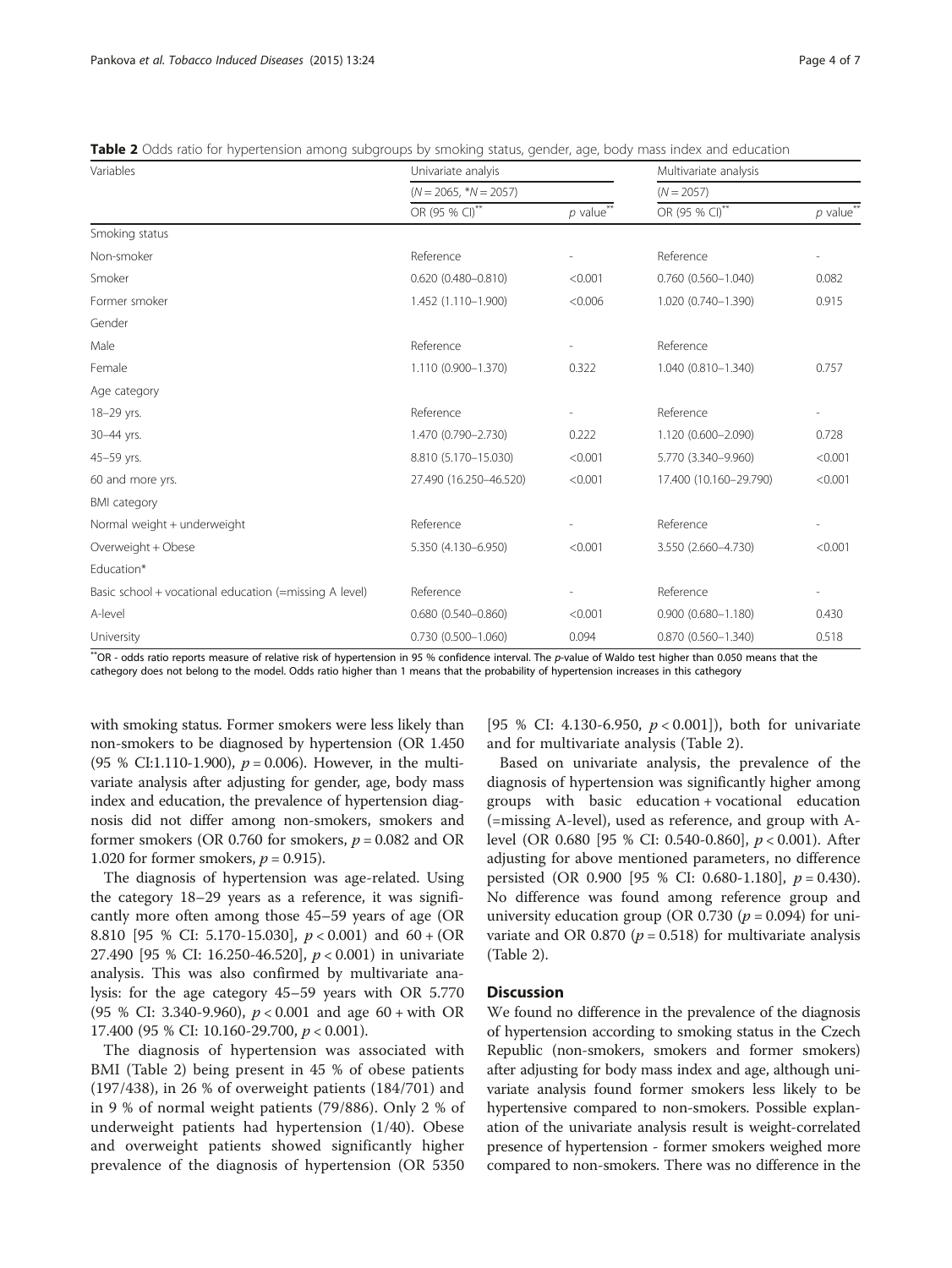prevalence of the diagnosis of hypertension among smokers after adjusting for age and body mass index.

Our findings agree with those of Halimi et al., Onat et al. and Jazon et al.  $[15-17]$  $[15-17]$  $[15-17]$ , which also found a difference in the prevalence of hypertension according to smoking status which is connected to BMI. Adjusting for age and BMI is important, because age is involved in the pathogenesis of hypertension [[24\]](#page-5-0) and the majority of former smokers gain weight after smoking cessation [[25\]](#page-5-0). Post-cessation weight gain is multifactorial. Probably one of the most important causes is nicotine itself, because it increases the basal metabolic rate by up to 10 % via sympathetic stimulated thermogenesis and oxidation of fatty acids [\[26](#page-5-0)–[28\]](#page-6-0). Additionally, Mineur et al. found nicotine mediated stimulation of proopiomelanocortin system (POMC) resulting in decrease of appetite in smokers [[29](#page-6-0)].

In contrast, Lee et al. reported higher levels of both systolic and diastolic BP among those who had quit smoking for  $\geq 1$  year in a 4-year prospective study [\[22](#page-5-0)]. The authors monitored 8,170 male steel workers who were examined in 1994 and re-examined in 1998 [\[22](#page-5-0)]. Higher BP values in former smokers were similar to weight gainers as well as weight losers and maintainers. All data were adjusted for baseline BMI, age, alcohol consumption (grams per week), cigarette smoking (pack-years), exercise (times per week), family history of hypertension, systolic BP or diastolic BP (baseline for the dependent variable), as well as changes in BMI and alcohol consumption during the follow-up period. Stratified analyses based on weight changes during 4 years were included. One possible explanation is the ACTH increase during smoking abstinence [[30](#page-6-0)]. Smoking damages the vessel wall, possibly increasing the synthesis of prostacyclin and enhances the interaction between platelets and vessel wall [[31](#page-6-0)]. These changes lead to decreased aorta elasticity [\[32\]](#page-6-0). Increased arterial stiffness can persist up to 10 years after smoking cessation [[33\]](#page-6-0), and may possibly increase the prevalence of hypertension among former smokers.

We found that those suffering from hypertension tend to be older, as well as overweight or obese. A higher prevalence of hypertension in older adults is generally known, as well as the higher prevalence of hypertension among those being overweight or obese. It has been described, that overweight/obese patients suffer more often by chronic medical disorders including arterial hypertension [\[34\]](#page-6-0).

In our sample, more smokers were male gender and had lower education level. This finding reflects current knowledge and present situation in the Czech Republic, with higher prevalence among those with lower socioeconomic status and among male gender [\[35\]](#page-6-0).

Our data showed that former smokers were older compared to non-smokers and smokers. Older age among former smokers was noted also by other authors

[[36](#page-6-0)] and may be explained by decreasing smoking prevalence with rising age as a consequence of health problems and/or due to concerns about health. Age can also be perceived as a cumulative measure with a greater probability of older individuals compared to younger ones being former smokers. Another explanation is survival bias due to greater survival of former smokers when compared to individuals who continue to smoke [\[36\]](#page-6-0).

We also found that non-smokers weighed less compared to former and current smokers. Higher BMI among former smokers compared to smokers and non-smokers corresponds with results of large population studies [\[33, 37\]](#page-6-0) and is caused by post-cessation weight gain. In addition, large population studies also described lower BMI of smokers compared to non-smokers [\[18,](#page-5-0) [37](#page-6-0)–[41\]](#page-6-0). As mentioned above, nicotine acts as anorectic by increasing the basal metabolism and decreasing appetite.

The limitation of the study is its cross sectional design. This type of study allows to estimate the percentage of sick persons as well as persons with risk factor in the population, but there is no possibility to determine whether exposure preceeded the disease or vice versa. Furthemore, cross-sectional design has the impact on the outcomes of the study due to lack of associations. Finally, it is important to acknowledge that some confounding factors may limit the study results. One can argue, that most differences between the groups of former and current smokers could be explained by the different age distribution, as former smokers are older in average [\[36\]](#page-6-0). Also, obese people with a diagnosis of hypertension may be more likely to quit, based upon the doctor's recommendation. Moreover, smokers could be less likely to be diagnosed with hypertension, as they usually don't visit their doctor or participate in routine blood pressure measurements as often as non-smokers, but such data for the Czech population are not available.

Another limitation was the self-report of diagnosis of hypertension, especially if we consider that not all patients suffering from hypertension are diagnosed, properly treated or reported the diagnosis. In the representative sample of Czech population, approximately 40 % of adult population aged 25–64 years suffered from hypertension, while almost 30 % of patients with hypertension did not know about this diagnosis [\[42](#page-6-0)]. Additionally, high proportion of patients knowing about the diagnosis of hypertension, are not treated adequately [\[42](#page-6-0)]. Finally, smoking status was selfreported as well, thus some smokers may pretend to be former smokers or non-smokers and vice versa.

In this cross-sectional survey, the response rate was not recorded. The sample was selected by a quota choice and is representative in the proportional representation of participants according to age, gender, education, region of residence and the size of settlement. It can be stated, that the sample representativeness is of a limited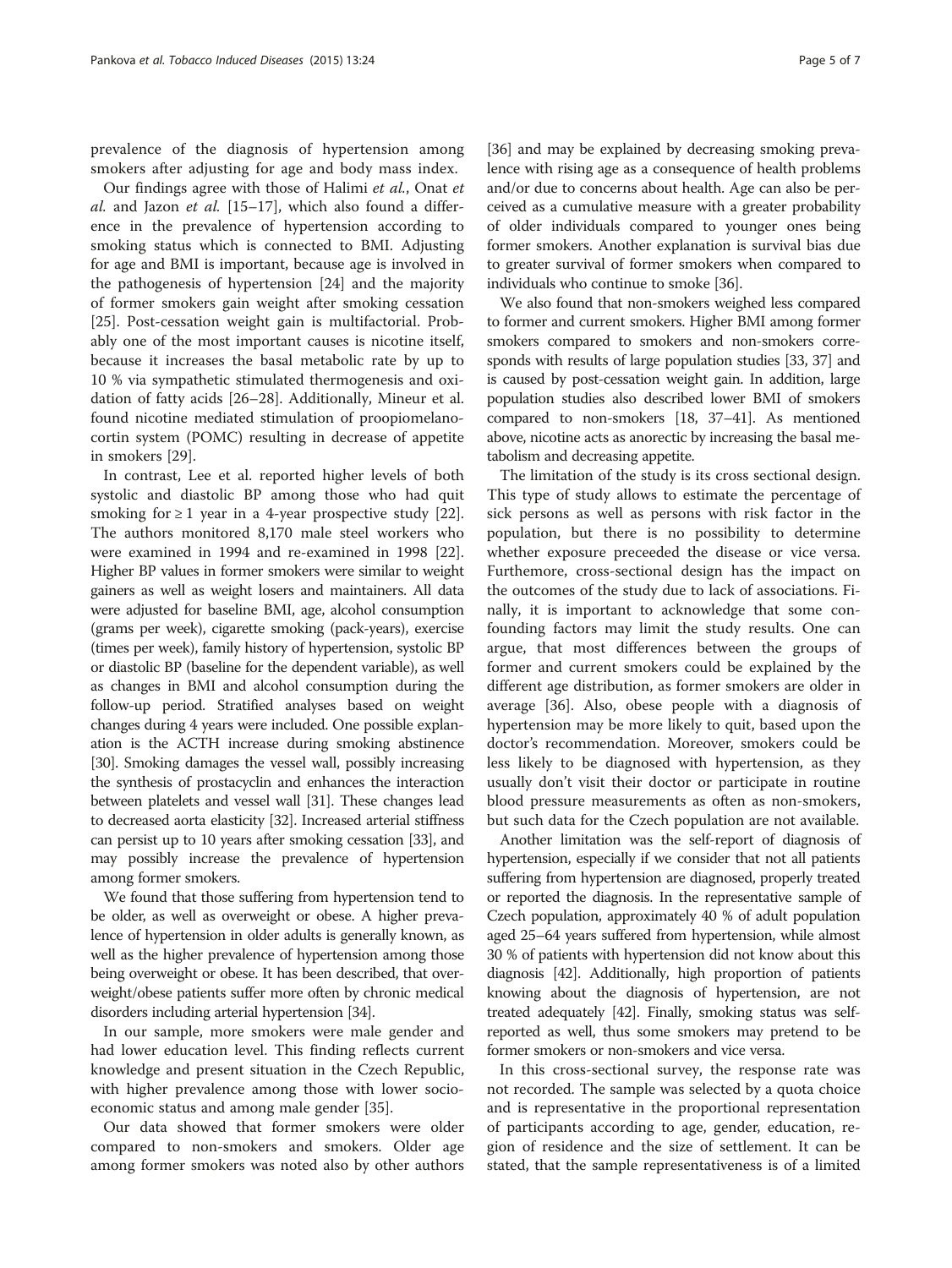<span id="page-5-0"></span>value. But, when compared to the Czech adult population, our sample seems to be highly representative.

Additionally, it is important to acknowledge, that these data reflect the situation in the Czech Republic and may not be applicable to other countries.

As the post-cessation weight gain may increase the risk of developing hypertension, the practical implication of this study is to prevent weight gain and proceed with BP measurements more frequently during and after smoking cessation.

## Conclusion

In conclusion, no difference in the prevalence of the diagnosis of hypertension according to smoking status after adjusting for age and body mass index was found in our work.

#### Abbreviations

CVD: Cardiovascular disease; CV: Cardiovascular; BP: Blood pressure; ACTH: Adrenocorticotropic hormone; ABPM: Ambulatory blood pressure monitoring; BMI: Body mass index; POMC: Proopiomelanocortin system; CPD: Cigarettes per day.

#### Competing interests

AP and EK received payment for clinical studies and educational activities from pharmaceutical companies producing smoking cessation medication. Other authors declare that they have no competing interests.

#### Authors' contribution

AP performed data analysis and its preparation, and drafted manuscript. EK helped with interpretation of data, manuscript preparation and revision. KF have been involved in drafting the manuscript and language corrections. JL performed the statistical analysis and helped with data collection. SS conceived of the study and helped with manuscript preparation and its revision. MM participated in the design of the study and its coordination. All authors read and approved the final manuscript.

#### Acknowledgements

Special thanks to Milos Panek, PhD. for valuable assistance in manuscript preparation. Grant support: Czech Ministry of Health, IGA NT121-70/5-2011 and PRVOUK P25/LF1/2

### Author details

<sup>1</sup> Centre for Tobacco-Dependent of the 3rd Medical Department -Department of Endocrinology and Metabolism, First Faculty of Medicine, Charles University in Prague and General University Hospital in Prague, Karlovo namesti 32, 121 08 Prague 2, Czech Republic. <sup>2</sup>Institute of Hygiene and Epidemiology, First Faculty of Medicine, Charles University and General University Hospital in Prague, Studnickova 7, 128 00 Prague 2, Czech Republic. <sup>3</sup>STEM/MARK, a.s., Chlumčanského 497/5, 180 00 Praha 8, Czech Republic. <sup>4</sup>3rd Medical Department – Department of Endocrinology and Metabolism, First Faculty of Medicine, Charles University in Prague and General University Hospital in Prague, U Nemocnice 1, 121 08 Praha 2, Czech Republic.

#### Received: 8 October 2014 Accepted: 28 July 2015 Published online: 11 August 2015

#### References

- 1. Ustav zdravotnickych informaci a statisticky CR: Zemreli 2011, zdravotnická statistika. 2012, [https://www.google.sk/url?sa=t&rct=j&q=&esrc=s&source=](https://www.google.sk/url?sa=t&rct=j&q=&esrc=s&source=web&cd=4&cad=rja&uact=8&ved=0CDwQFjAD&url=http%3A%252%C2%A0F%2Fwww.uzis.cz%2Fsystem%2Ffiles%2Fdemozem2011.pdf&ei=RQKcVM1ByuRqxsKCiAs&usg=AFQjCNEA81jLC06zPYjkTwnh0e2-sT2i8A&sig2=jjmySrR9Me3RKLOJOM3lRA&bvm=bv.82001339,d.ZWU) [web&cd=4&cad=rja&uact=8&ved=0CDwQFjAD&url=http%3A%2F%2F](https://www.google.sk/url?sa=t&rct=j&q=&esrc=s&source=web&cd=4&cad=rja&uact=8&ved=0CDwQFjAD&url=http%3A%252%C2%A0F%2Fwww.uzis.cz%2Fsystem%2Ffiles%2Fdemozem2011.pdf&ei=RQKcVM1ByuRqxsKCiAs&usg=AFQjCNEA81jLC06zPYjkTwnh0e2-sT2i8A&sig2=jjmySrR9Me3RKLOJOM3lRA&bvm=bv.82001339,d.ZWU) [www.uzis.cz%2Fsystem%2Ffiles%2Fdemozem2011.pdf&ei=RQKcVM1ByuRq](https://www.google.sk/url?sa=t&rct=j&q=&esrc=s&source=web&cd=4&cad=rja&uact=8&ved=0CDwQFjAD&url=http%3A%252%C2%A0F%2Fwww.uzis.cz%2Fsystem%2Ffiles%2Fdemozem2011.pdf&ei=RQKcVM1ByuRqxsKCiAs&usg=AFQjCNEA81jLC06zPYjkTwnh0e2-sT2i8A&sig2=jjmySrR9Me3RKLOJOM3lRA&bvm=bv.82001339,d.ZWU) [xsKCiAs&usg=AFQjCNEA81jLC06zPYjkTwnh0e2-sT2i8A&sig2=jjmySrR9](https://www.google.sk/url?sa=t&rct=j&q=&esrc=s&source=web&cd=4&cad=rja&uact=8&ved=0CDwQFjAD&url=http%3A%252%C2%A0F%2Fwww.uzis.cz%2Fsystem%2Ffiles%2Fdemozem2011.pdf&ei=RQKcVM1ByuRqxsKCiAs&usg=AFQjCNEA81jLC06zPYjkTwnh0e2-sT2i8A&sig2=jjmySrR9Me3RKLOJOM3lRA&bvm=bv.82001339,d.ZWU) [Me3RKLOJOM3lRA&bvm=bv.82001339,d.ZWU](https://www.google.sk/url?sa=t&rct=j&q=&esrc=s&source=web&cd=4&cad=rja&uact=8&ved=0CDwQFjAD&url=http%3A%252%C2%A0F%2Fwww.uzis.cz%2Fsystem%2Ffiles%2Fdemozem2011.pdf&ei=RQKcVM1ByuRqxsKCiAs&usg=AFQjCNEA81jLC06zPYjkTwnh0e2-sT2i8A&sig2=jjmySrR9Me3RKLOJOM3lRA&bvm=bv.82001339,d.ZWU). Accessed 19 Jan 2015.
- 2. Omvik P. How smoking affects blood pressure. Blood Pressure. 1996;5:71–7.
- 3. Duskova M, Simunkova K, Hill M, Velikova A, Kubatova J, Kancheva L, et al. Chronic cigarette smoking alters circulating Sex hormones and neuroactive steroids in premenopausal women. Physiol Res. 2012;61:97–111.
- 4. Starka L, Hill M, Kralikova E. Smoking and endocrine system. (in Czech). Diabetologie Metabolismus Endokrinologie Vyziva. 2005;8:180–6.
- 5. Baer L, Radichevich I. Cigarette smoking in hypertensive patients. Blood pressure and endocrine responses. Am J Med. 1985;78:564–8.
- 6. Lang NN, Gudmundsdottir IJ, Boon NA, Ludlam CA, Fox KA, Newby DE. Marked impairment of protease-activated receptor type 1-mediated vasodilation and fibrinolysis in cigarette smokers: smoking, thrombin, and vascular responses in vivo. J Am Coll Cardiol. 2008;52:33–9.
- 7. Mahmud A, Feely J. Effects of smoking on arterial stiffness and pulse pressure amplification. Hypertension. 2003;41:183–7.
- 8. Howard G, Burke GL, Szklo M, Tell GS, Eckfeldt J, Evans G, et al. Active and passive smoking are associated with increased carotid artery wall thickness: the atherosclerosis risk in communities study. Arch Intern Med. 1994;154:1277–82.
- 9. Green MS, Jucha E, Luz Y. Blood pressure in smokers and non-smokers: epidemiologic findings. Am Heart J. 1986;111:932–40.
- 10. Mann SJ, James GD, Wang RS, Pickering TG. Elevation of ambulatory systolic blood pressure in hypertensive smokers. A case-control study. JAMA. 1991;265:2226–8.
- 11. Narkiewicz K, Maraglino G, Biasion T, Rossi G, Sanzuol F, Palatini P. Interactive effect of cigarettes and coffee on daytime systolic blood pressure in patients with mild essential hypertension. HARVEST Study Group (Italy). Hypertension Ambulatory Recording VEnetia STudy. J Hypertens. 1995;13:965–70.
- 12. Verdecchia P, Schillaci G, Borgioni C, Ciucci A, Zampi I, Battistelli M, et al. Cigarette smoking, ambulatory blood pressure and cardiac hypertrophy in essential hypertension. J Hypertens. 1995;13:1209–15.
- 13. Seltzer CC. Effect of smoking on blood pressure. Am Heart J. 1974;87:558–64.
- 14. Savdie E, Grosslight GM, Adena MA. Relation of alcohol and cigarette consumption to blood pressure and serum creatinine levels. J Chron Dis. 1984;37:617–23.
- 15. Halimi JM, Giradeau B, Vol S, Caces E, Nivet H, Tichet J. The risk of hypertension in men: direct and indirect effects of chronic smoking. J Hypertens. 2002;20:187–93.
- 16. Onat A, Ugur M, Hergenc G, Can G, Ordu S, Dursunoglu D. Lifestyle and metabolic determinants of incident hypertension, with special reference to cigarette smoking: a longitudinal population-based study. Am J Hypertens. 2009;22:156–62.
- 17. Jazon E, Hedblad B, Berglund G, Engstrom G. Changes in blood pressure and body weight following smoking cessation in women. J Intern Med. 2004;255:266–72.
- 18. Gordon T, Kannel WB, Dawber TR, McGee D. Changes associated with quitting cigarette smoking: the Framingham study. Am Heart J. 1975;90:322–8.
- 19. Green MS, Harari G. A prospective study of the effects of changes in smoking habits on blood count, serum lipids and lipoproteins, body weight and blood pressure in occupationally active men. J Clin Epidemiol. 1995;48:1159–66.
- 20. Oren S, Isakov I, Golzman B, Kogan J, Turkot S, Peled R, et al. The influence of smoking cessation on hemodynamics and arterial compliance. Angiology. 2006;57:564–8.
- 21. Polónia J, Barbosa L, Silva JA, Rosas M. Improvement of aortic reflection wave responses 6 months after stopping smoking: a prospective study. Blood Press Monit. 2009;14:69–75.
- 22. Lee DH, Ha MH, Kim JR, Jacobs Jr DR. Effects of smoking cessation on changes in blood pressure and incidence of hypertension: a 4-year follow-up study. Hypertension. 2001;37:194–8.
- 23. ICD-10 International Statistical Classification of Diseases and Related Health Problems. 10th Revision. Volume 2. 2010. [[http://www.who.int/classifications/](http://www.who.int/classifications/icd/ICD10Volume2_en_2010.pdf) [icd/ICD10Volume2\\_en\\_2010.pdf\]](http://www.who.int/classifications/icd/ICD10Volume2_en_2010.pdf)
- 24. Kunes J, Kadlecova M, Vaneckova I, Zicha J. Critical developmental periods in the pathogenesis of hypertension. Physiol Res. 2012;61 Suppl 1:9–17.
- 25. Aubin HJ, Farley A, Lycett D, Lahmek D, Aveyard P. Weight gain in smokers after quitting cigarettes: meta-analysis. BMJ. 2012;345, e4439.
- 26. Yoshida T, Yoshioka K, Hiraoka N, Kondo M. Effect of nicotine on norepinephrine turnover and thermogenesis in brown adipose tissue and metabolic rate in MSG obese mice. J Nutr Sci Vitaminol. 1990;36:123–30.
- 27. Hofstetter A, Schutz Y, Jequier E, Wahren K. Increased 24-hour energy expenditure in cigarette smokers. N Eng J Med. 1986;314:79–82.